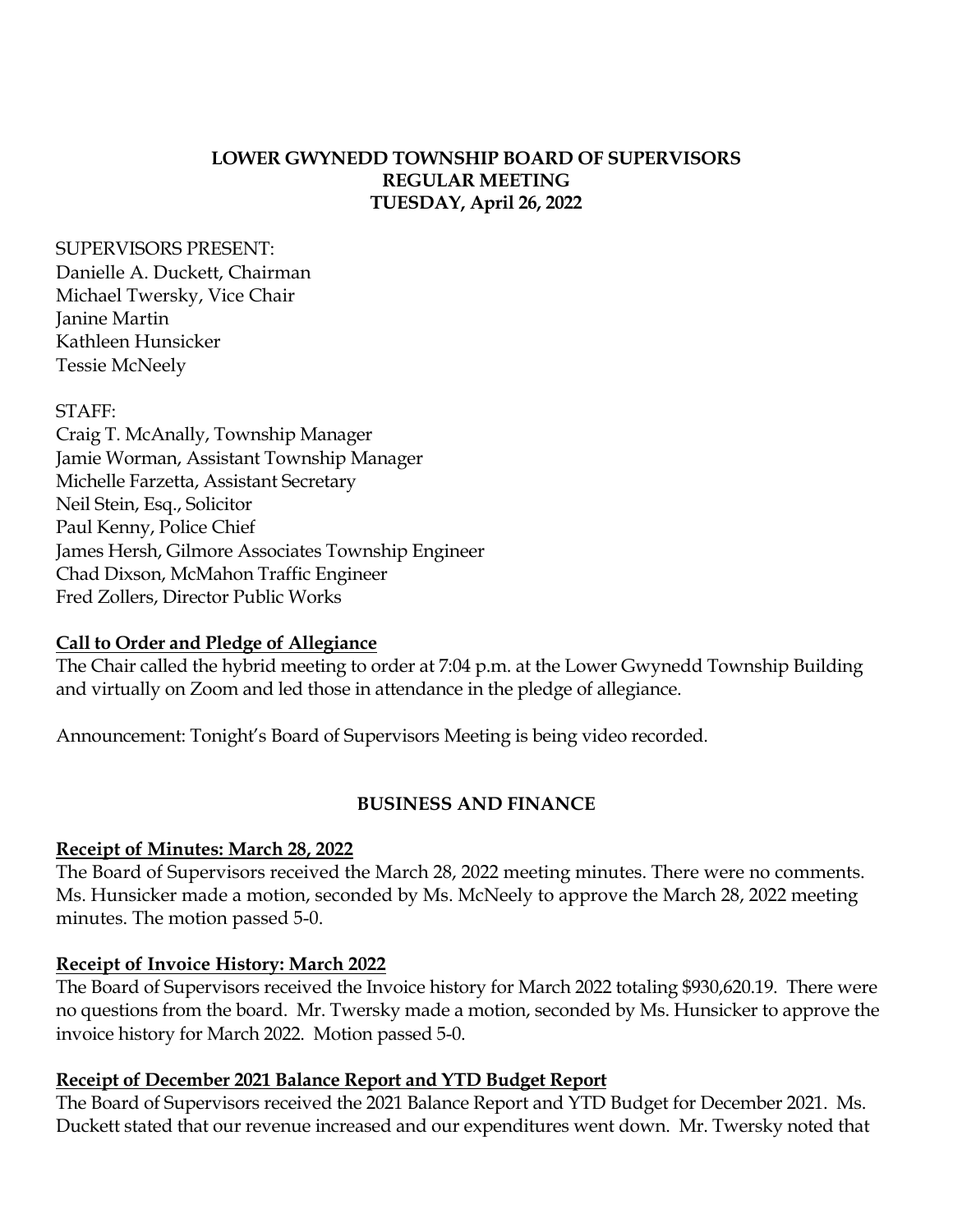the revenues were up because of the property transfer tax. We cannot count on that every year, so we need to be mindful of this when doing the budget for next year. Ms. Duckett also mentioned that we had higher expenditures for snow removal this year. Ms. Hunsicker made a motion, seconded by Mr. Twersky to approve the Balance Report and YTD Budget Report for December 2021. Motion passed 5-0.

### **OTHER BUSINESS**

### **Gilmore Presentation – Parks and Recreation DRAFT Strategic Plan**

Jim Hersh presented a strategic plan for all of our parks. The objective of this plan was to analyze the conditions, needs and desires. These would then be prioritized for each park. When creating the plan, they kept in mind the need for ADA compliance and inclusivity where possible. Our playground equipment is 15-20 years old, therefore replacement of the playgrounds will be needed in the coming years. Emily Paskewicz from Gilmore went through each park individually and discussed next steps.

For Oxford Park the focus is on the playground, as replacement parts are no longer available for that equipment. They are recommending replacing and expanding the play area to include all ages and turning the tot lot into a picnic grove. The next suggestion was to potentially stripe the existing basketball court for pickleball. Ms. Duckett thought that Oxford Park was not a good park for pickleball, what changed? After discussion with those that toured the parks, they determined that Oxford would be one of the easiest ones to retrofit. They also took into consideration the parks proximity to neighborhoods and concerns of noise; this would be the better choice. Mr. Twersky asked where the closest homes were. Mr. Hersh stated that there were no yards backing up to this area. Open space would be between the pickleball court and the homes. Ms. McNeely asked about parking. Ms. Paskewicz stated that for now it should be sufficient as most will play pickleball during the day and concerts are held at night. Mr. Hersh stated that there is a trail system around the park where residents can enter the park and there is also an area where a spur could be added at Cambridge and Tanglewood along the trail to help with parking.

For Penllyn Woods the focus will be on upgrading the backstops at the ball fields, infrastructure items and a sensory garden. Gilmore also suggests repairing and/or replacing the pavilions and installing some sensory play equipment for children and adding some native woodland restoration plantings including canopy trees and shrubs. Ms. Martin clarified that the sensory garden would be along the board walk, not in an isolated place. Mr. Twersky asked if the sensory garden could be moved up to a higher priority as we do not have anything like that in any of our parks. Ms. Paskewicz stated that having this moved up was discussed at the Parks and Rec meeting. Ms. Duckett asked if there was any recommendation for the existing community building. Ms. Paskewicz responded that it could be used for additional programming, such as STEAM programing or environmental programs for both youth and adult. Ms. McNeely asked if there was any structural work recommended. Ms. Paskewicz responded that there were no recommendations for this.

For Penllyn Park we are looking at general amenity and infrastructure upgrades. There is a swing set with rust on it that would become a higher priority for replacement. We also are looking at redesigning the fencing at the ballparks and replacing and repairing the pavilion based on how the posts were installed. Ms. Duckett asked if there was a way to make the pavilions ADA compliant, as the tables are currently bolted to the ground. Ms. Paskewicz replied that if the township should decide to replace the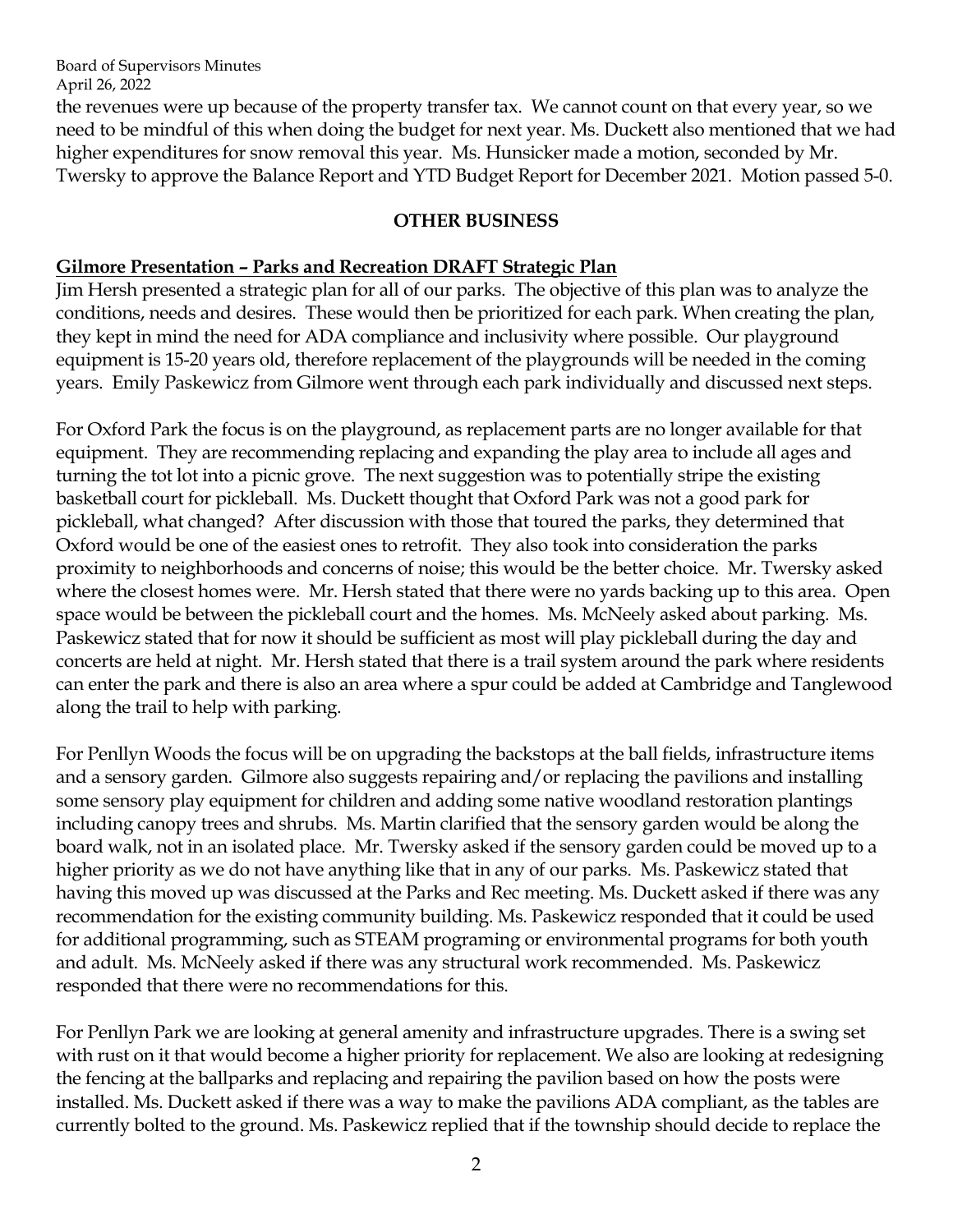pavilion, then we could look at using tables and chairs that are able to be moved around. Ms. Duckett also asked about lighting at the pavilion and how they go on. Mr. McAnally responded that they are photocell.

For Ingersoll Park we are looking at basic infrastructure upgrades such as taller fencing, stormwater management and underground utilities. Mr. Twersky questioned the type of fencing. Ms. Paskewicz responded it would be the fencing around the outfield and netting could be added to keep balls from hitting cars on the road. In the past there was a problem with the netting coming down in snow and wind, so we would be looking at installing something that could come down from year to year. There was also discussion about installing restrooms. There are three options for this. One combining a restroom with the concession stand, two installing a free-standing prefab restroom or possibly using the McCormick House. Mr. Twersky asked for clarification on a prefab building. Mr. Hersh explained the process of prepping the area and then the building coming in pieces and being assembled onsite. Ms. McNeely mentioned she spoke with someone regarding a vault system. Mr. Hersh explained that with that system all waste is put into a holding tank that needs to be pumped out periodically. He does not recommend this. A sewer system can be installed along with two grinder pumps for the restrooms. Ms. McNeely then asked if it would be possible to have the building match other buildings in the township. Mr. Hersh stated this will be addressed during another agenda item this evening, regarding a grant application.

As for the McCormick House what can be done here will be dependent on whether or not the house is determined historic. Ms. Paskewicz provided a flow chart to explain what would happen depending on this study. If the house is not found to be historic then the township needs to determine if the house has community significance that would merit consideration for preservation. Mr. Twersky stated that since we own the whole parcel, he would prefer to see the township use the property for themselves, rather than renting or leasing. Ms. McNeely asked what the benefits would be to having the house be historical, Ms. Paskewicz explained while you would receive funding for the house, you would have restrictions on the types of repairs that can be done.

For Pen Ambler Park we are looking at re-grading the amphitheater seating area. The swing set would also need to be replaced in the next few years. They are also recommending installing a pergola and possibly a pavilion. Mr. Twersky asked about the possibility of installing a pickleball court at this park. Mr. Hersh explained that if we looked at a master plan it could be possible, but wind is an issue at this park. Ms. Duckett asked about expanding the playground area and adding more equipment. She also asked about lighting at the basketball courts as she would like to possibly bring tournaments to our area. Mr. Twersky stated that we probably would not be able to handle tournament as we do not have the parking. Mr. Hersh stated that he will add lighting to the basketball courts and with a master plan of that park you would see the playground areas get bigger. Ms. Duckett also asked that we please have a great big slide at one of the parks. Mr. Twersky confirmed that most of the funding for these projects would come from grants. Ms. McNeely asked about the type of surfaces on the playgrounds. Ms. Paskewicz and Mr. Hersh, both felt that using a poured in place surface is better than rubber chips. Maintenance has to be considered when making this decision.

Ms. Paskewicz concluded that the master plan is for Oxford Park to be a top priority followed by Pen Ambler Park. Resident Lisa Brown, 2 Pump House, wants to make sure water fountains and shade are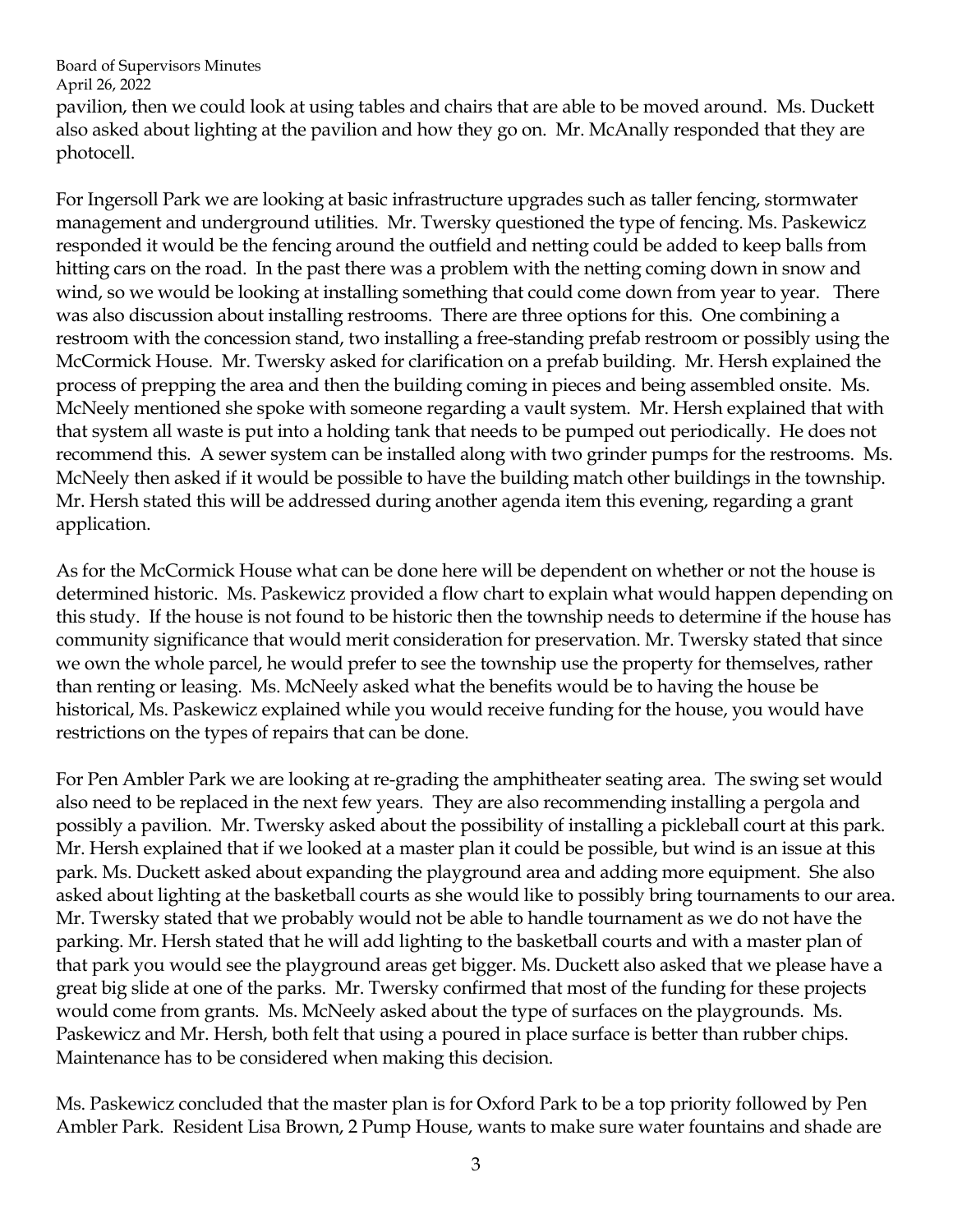available for the children. Ms. Paskewicz stated that water fountains are currently at all the parks. Debra Schaffer, 823 Penllyn Pike asked about pavers at Ingersoll and making the gravel paths into paved paths at Penllyn woods. She is concerned about stormwater runoff. Mr. Hersh stated that the trails are not as big of a concern regarding runoff as parking lots. However, they could look at some type of stormwater management on the trails if necessary.

## **McMahon Update on the Traffic Evaluation at the Intersection of Penllyn Pike and Wister Avenue**

Mr. Dixson presented the results from the traffic study authorized in March, for a multi-way stop at the intersection of Wister Avenue and Penllyn Pike. The study looked at the intersection's vehicular volume, crash history and available sight distances, as well as, engineering judgement related to overall intersections operation and consistency. Typically, they look at a three-year period, however due to the pandemic they went back four years. Based on the results the intersection does not warrant a multi-way stop. Mr. Dixson made a few short-term recommendations for consideration. These recommendations include installing and relocating "Stop" signs, "Side Road" signs and "Stop Ahead" signs. Installing white shoulder lines and double yellow lines are also part of the short-term recommendations. Long-term recommendations were also given. These recommendations include the re-alignment of Penllyn Pike and Old Penllyn Pike, as well as re-grading the embankment area along the south side of Penllyn Pike to increase sight distance to the right for vehicles exiting Wister Ave onto Penllyn Pike. Mr. Dixson stated that we would want to seek grants to help pay for this type of work. Ms. Duckett asked how long would it take to hear back from the county if we choose to pursue this. Mr. Dixson stated we could submit the study to them after the meeting, based on prior experience it would take roughly 60 days to hear back from them.

## **Resolution #2022-11 -Support for the Pennsylvania Commission for the United States Semi Quincentennial**

Ms. Duckett read Resolution 2022-11 stating that the purpose of this resolution was to support the Pennsylvania Commission in celebrating the 250<sup>th</sup> anniversary of the United States in 2026. There will be various programs, projects and events over the next 5 years to help inspire future leaders to celebrate all of Pennsylvania's contributions over the 250 years. Motion was made by Mr. Twersky seconded by Ms. Hunsicker to approve Resolution #2022-11 supporting the PA Commission for the United States Quincentennial. Motion passed 5-0.

## **Resolution 2022- 12- Submission of Grant for Park Improvements at Ingersoll Park**

Ms. Duckett read Resolution 2002-12. This resolution is for the submission of the Coronavirus State and Local Fiscal Recovery (SLFRF) Grant for repairs and upgrades to Ingersoll Park in the amount of \$335,880. The scope of improvements and repairs had been discussed earlier in the meeting from Gilmore when they presented the strategic plan for the parks. Questions were asked by the BOS regarding where the cost estimate came from, if final decisions had already been made and how long for the project to be completed if and when the grant is awarded. Mr. Hersh stated he received quotes from the prefabricated contractor and a few quotes form sanitary sewer contractors they have worked with. The price is based on the biggest expense option which would be the combined restroom concession stand option. Plans can be changed if the BOS would want to go another way. We would then have approximately three years to complete the project. Mr. Twersky stated that a third party, such as the Little League should be contractually obligated to maintain their portion,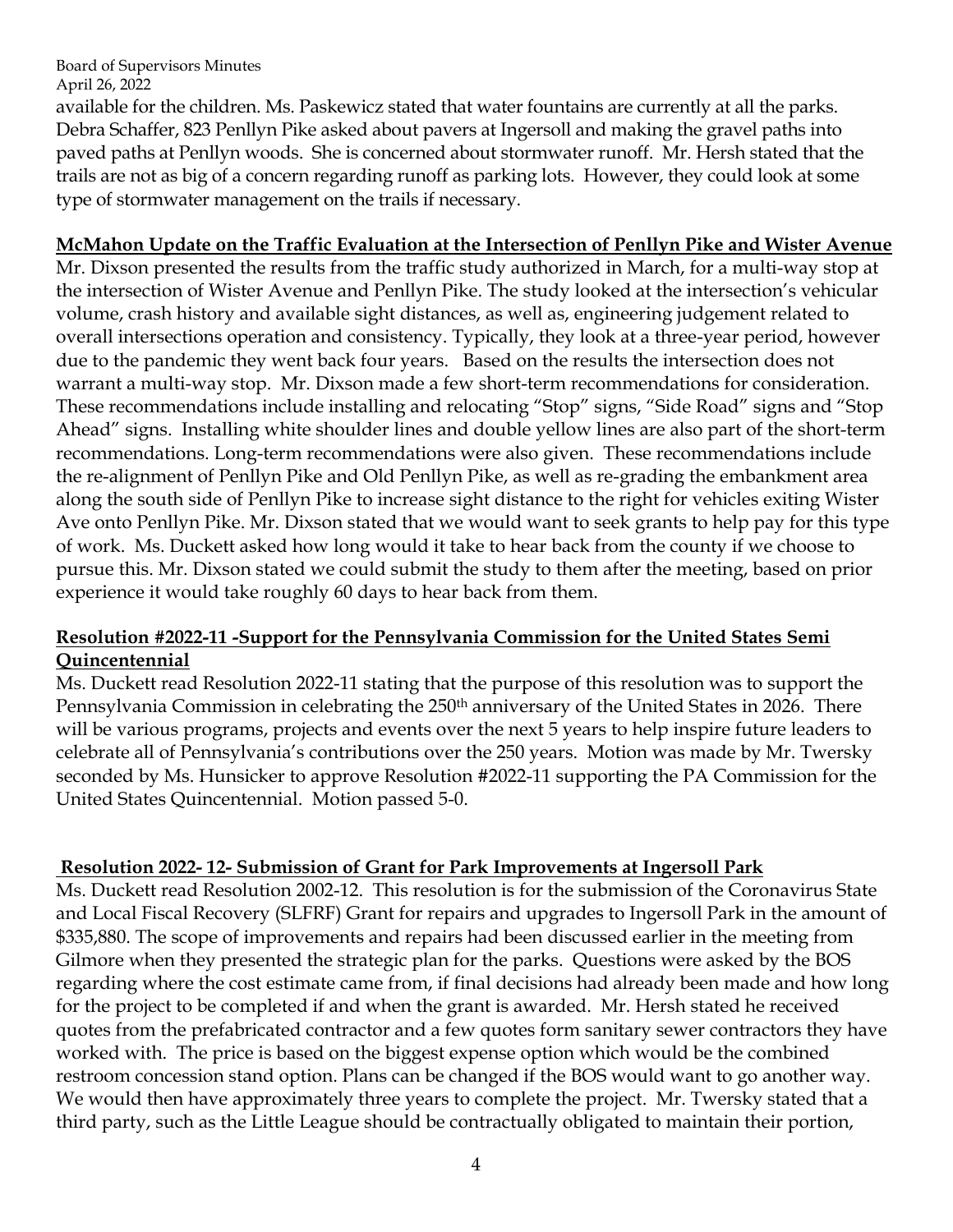should we do the combined concession stand restroom option. Ms. Hunsicker made a motion, seconded by Ms. Martin to approve Resolution 2022-12 authorizing the submission of a grant for the improvements at Ingersoll Park. Motion passed 5-0.

# **Appointment of CAAA Liaison for Lower Gwynedd Township**

Ms. Hunsicker introduced Mr. George Weldon as her recommendation for the CAAA Liaison. Mr. Weldon was in attendance and thanked the board for the opportunity. Mr. Weldon has been a resident of Penllyn for many years. He is currently a dispatcher at Upper Dublin and a former volunteer driver for the Ambulance Association. A motion was made by Ms. Hunsicker, seconded by Ms. McNeely to appoint Mr. Weldon as the CAAA Liaison for Lower Gwynedd Township. Motion passed 5-0.

# **Consideration of Cleaning Proposal from Alpat Complete Maintenance to Clean Penllyn Woods Building**

Mr. McAnally stated that Alpat Cleaners currently clean the township building. We have now asked them to add the cleaning of the Penllyn Woods building. They presented us with a proposal for \$650 a month/\$7,800 a year. Ms. Duckett asked if we had received any other proposals. Mr. McAnally stated no, as the schedule is erratic based on the season, so it is hard to find a cleaner willing to operate on that schedule. Mr. Twersky asked who would be responsible to make sure the work is getting done. Mr. McAnally said the Rich Miles, Building Maintenance, would be checking in on their work. Ms. McNeely asked if this would now allow for the use of restrooms during events at the park, they have not been able to be used over the past year. Mr. McAnally stated that the restrooms were not being utilized due to COVID protocols. The restrooms will now be open again, just as they were pre-Covid. Ms. Hunsicker made a motion, seconded by Ms. Martin to approve the cleaning proposal submitted by Alpat Complete Maintenance in the amount of \$650.00 per month. Motion passed 5-0.

## **Request for Staff to Obtain Estimate(s) to Establish a Cost for Updating the Properties at 409 Old Penllyn Pike (McCormick) and 1105 Old Bethlehem Pike (Ingersoll)**

Ms. McNeely is interested in obtaining quotes for repairs to the Ingersoll House and the McCormick House. The EAC is interested in possibly using the Ingersoll House for the energy committee to provide events for the community. She would like to get an evaluation of the structural integrity and an idea of what it would cost to get the buildings to a point where they could be used. Ms. Duckett mentioned that both of these houses are currently projects that the historical committee are taking on. If the buildings are found to be historic then there would be limitations and restrictions on what improvements could be made. If they are found historic there could be funding available for repairs. There was discussion regarding the Ingersoll House property, relating to the size of the property and how the property could be used. The decision for now was to wait and see what happens with the historic committee and then move forward with any decisions regarding estimates for improvements.

## **Authorization to Advertise Lower Gwynedd Proposed Anti-Discrimination Ordinance**

Ms. Duckett introduced the ordinance by reading the first paragraph. This ordinance will amend the code of Lower Gwynedd Township adding part sixteen to create a Human Relations Commission. Ms. Hunsicker stated that law regarding LGBT has shifted. The PA Human Relations Commission is currently considering amending the definition of sex to align with the Supreme Court's decision. It is at public comment and scheduled to end May 9<sup>th</sup> with a final rule at the end of June. This ordinance would not be necessary. The State has more power than a municipality. If there were to be a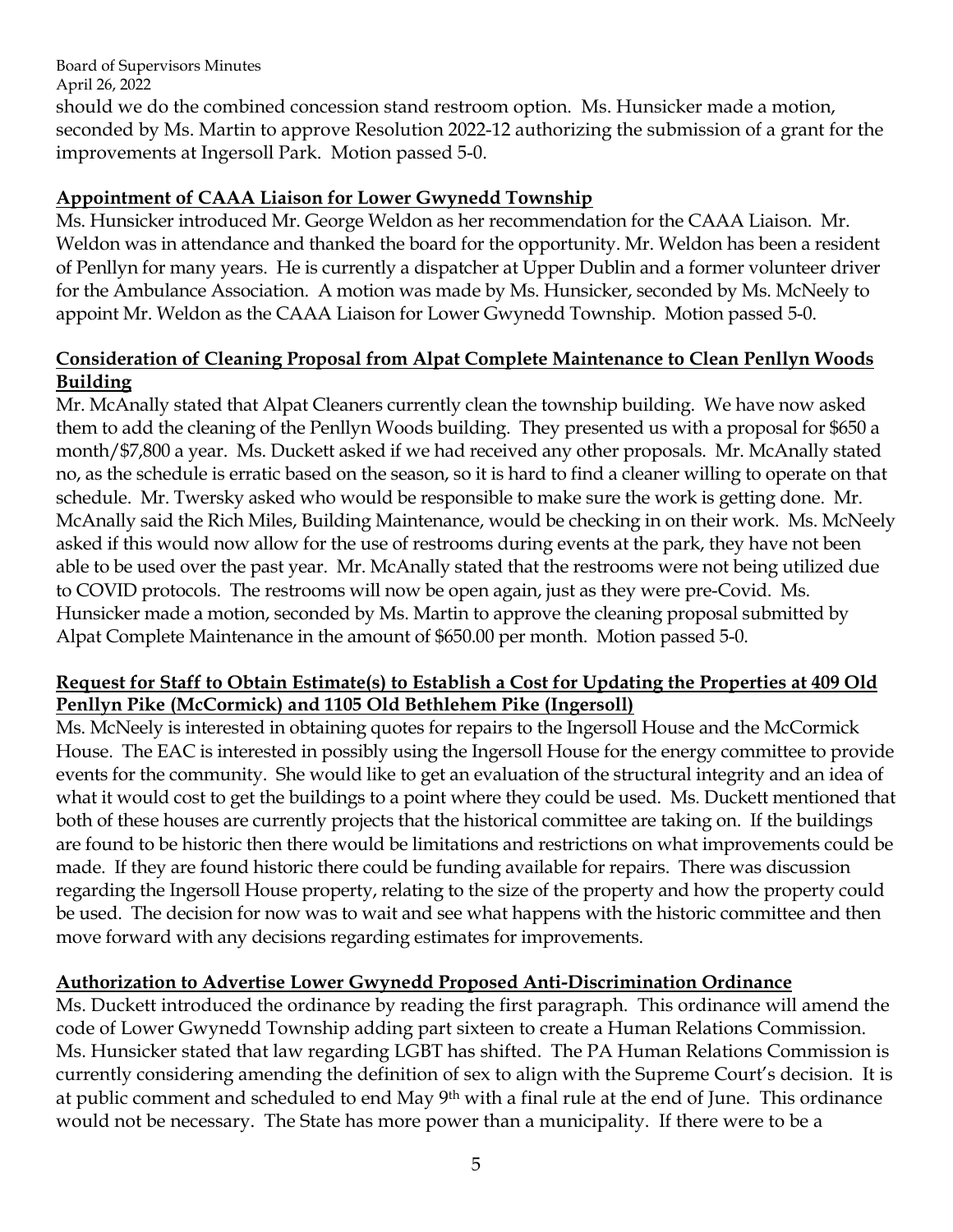complaint all the township could do is a mediation. If they go through the Pa Humans Relations Commission, they have a more rigorous process. They can render a decision and order and can enforce a remedy. Mediation is good, but it is non-binding. This will not help a Lower Gwynedd resident as we cannot give them as much protections. The Pa Human Relations Commission can give them more success. Discussion continued among the BOS. Ms. Martin, Ms. Duckett and Mr. Twersky all stated that the ordinance does not prohibit and in fact requires the matter be sent to the PA Human Resource Commission if a settlement is not reached in mediation. They also discussed the fact that mediation can and often does result in an enforceable settlement. The PA Human Relations Commision rule that Ms. Hunsicker mentioned, even if adopted by the agency, has to be approved by oversight committees in the legislature; and emphasized that currently there is no express state or federal law providing the protections that are proposed in the ordinance. Therefore, Lower Gwynedd should move forward with letting our residents know they are welcomed, accepted and safe. Ms. Martin made a motion to advertise the proposed anti-discrimination ordinance, seconded by Mr. Twersky. Motion passed 4-1. (Ayes- Duckett, McNeely, Twersky, Martin. Nays- Hunsicker)

## **Authorization to Advertise Retired Equipment from Police and Public Works Department for sale on Municibid**

Mr. Zollers asked for authorization to advertise the sale of and receive bids for retired items from the police department and public works. These items will be advertised on Municibid and the winning bids will be accepted at the May 24th Board of Supervisor meeting. The advertised items will be a 2015 Chevrolet Tahoe, 2013 Ford Explorer, 2004 Case Backhoe and some miscellaneous photography equipment from the police department. Mr. Twersky made a motion, seconded by Ms. McNeely to authorize the advertisement to sell retired equipment. Motion passed 5-0.

## **Consideration for EAC to Purchase Seed Packets to Distribute at Community Events**

The EAC would like to Purchase 300 native plant seed packets to be distributed to residents at the EAC Earth Fest Event and the Pike Fest in the fall. The total cost with a 40% discount and tax-exempt form will be \$555.00. Ms. Hunsicker made a motion, seconded by Ms. McNeely to authorize the purchase of the seed packets. Motion passed 5-0.

## **Consideration for EAC to Purchase Materials for Marking 60 Storm Drains Throughout the Township**

The EAC would like to purchase medallions for the storm drains. They are looking to purchase 60 medallions and four tubes of adhesive for a total of \$150 plus shipping. Ms. Hunsicker loves this idea and made a motion, seconded by Ms. McNeely to approve the purchase of storm drain medallions. Motion passed 5-0.

## **Consideration for EAC to Engage in the Services of the Communication Solutions Group to Conduct a Survey on Environmental Priorities**

The EAC would like to conduct a survey to all resident using Communications Solution Group. This survey would help to shape the EAC's efforts over the years. The questions will focus on the residents' environmental concerns. They are looking to spend up to \$9000 of their budget. Mr. Twersky stated that he met with Lisa Brown, from the EAC along with Ms. Duckett. He feels that \$9000 is a lot of money to spend on a survey. There are many other initiatives that the EAC has and feels spending the money on those would be a better use of the money. Ms. Duckett would like the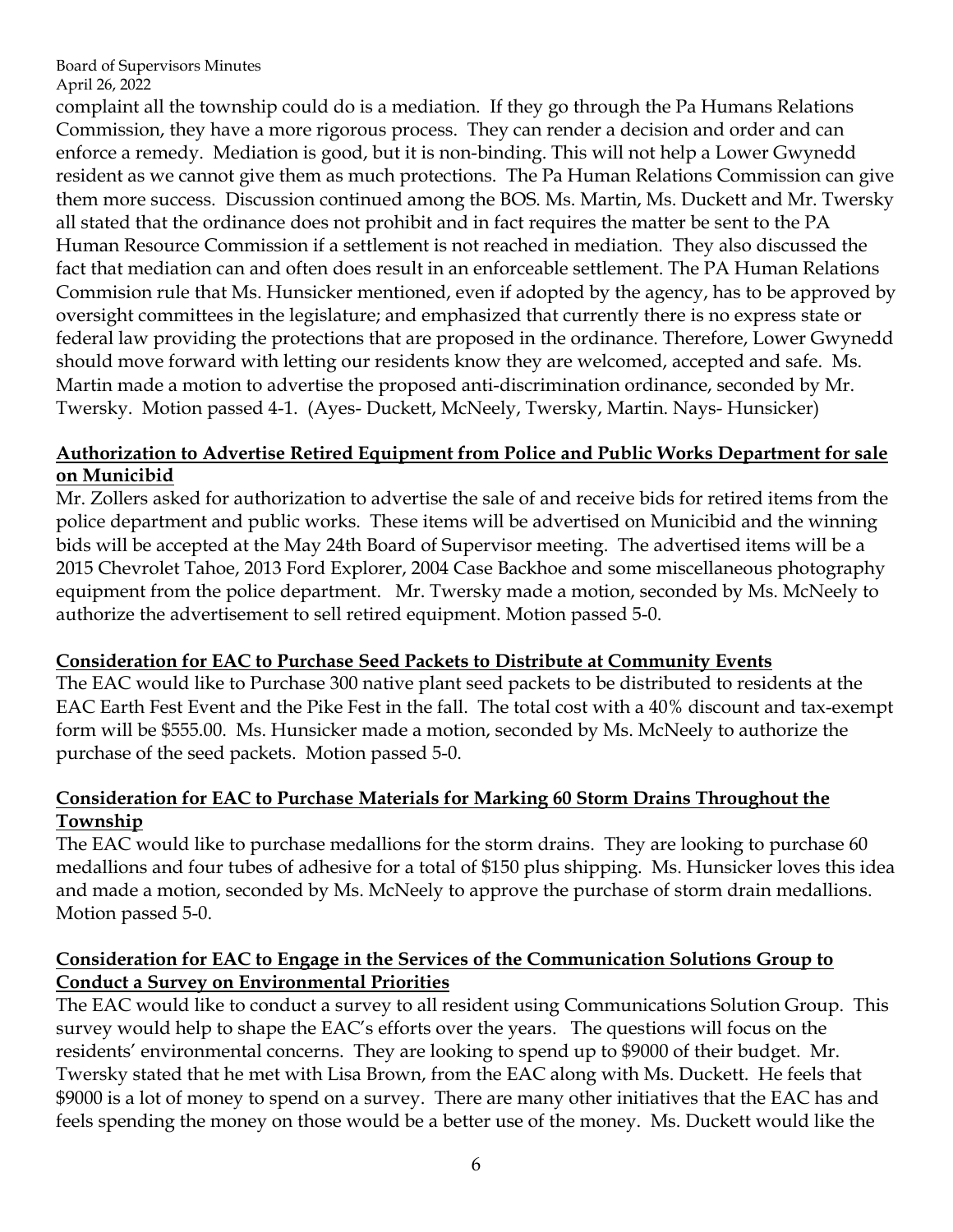EAC to come up with a resolution regarding how we can reduce our carbon footprint and how to look for ways to conserve energy and use renewable energy as our source. Ms. McNeely suggested having open forums with the public that could serve the same purpose. This would allow the public to know what the EAC is looking to focus on. She feels the more communication with the public the better. Ms. Martin confirmed there are other initiatives that would be better to spend their money on. Ms. Duckett made a motion to table this survey, Mr. Twersky seconded the motion. Motion passed 5- 0.

### **COMMITTEE REPORTS**

There were no reports to be made, as all the committees gave updates throughout the meeting as they pertained to agenda items.

### **PUBLIC COMMENT**

Karen McCreavy, 924 North Surrey Drive, is looking for an update on the brake retarder restriction on Route 202. She initially put in a request in May 2021. Mr. Dixson stated that a letter was submitted to PennDOT, but with the construction he recalls them stating there would not be a study completed until after the construction project was done. Mr. Dixson said it is a lengthy process with PennDOT, but he would follow up with them for an update. PennDOT has the final jurisdiction, as it is a state road.

Carmina Taylor is a former resident of Penllyn. She has come to the BOS previously about putting signs up in Penllyn to recognize its history. She applied to the Historic Committee and has a problem with the process the township takes when choosing volunteers for the committees. She filed a Right to Know request to inquire about the process and found that there really is no process just that it is preferred the volunteers be township residents. Carmina feels that she has been disrespected and anyone who takes the time to complete an application should be contacted and updated regularly during the process of appointing individuals. Ms. Martin responded to Carmina and assured her that she was not treated any differently than any other applicant. Ms. Martin took her suggestion about having a more formal process for selecting volunteers and said that is something we would have to look into. Once the meetings for the historical committee start, Carmina is welcome to attend, however right now they are still working on purposes and goals.

Rea Monaghan stated that she had also requested a brake retarder restriction four years ago on Sumneytown Pike. She asked if the township could connect the two emails so that PennDOT knows there are two people with the same request.

Cathy Pagano, 401 Brookside, thanked the board for the approval to advertise the Anti-Discrimination Ordinance. She also thanked Chief Kenny for always addressing her emails.